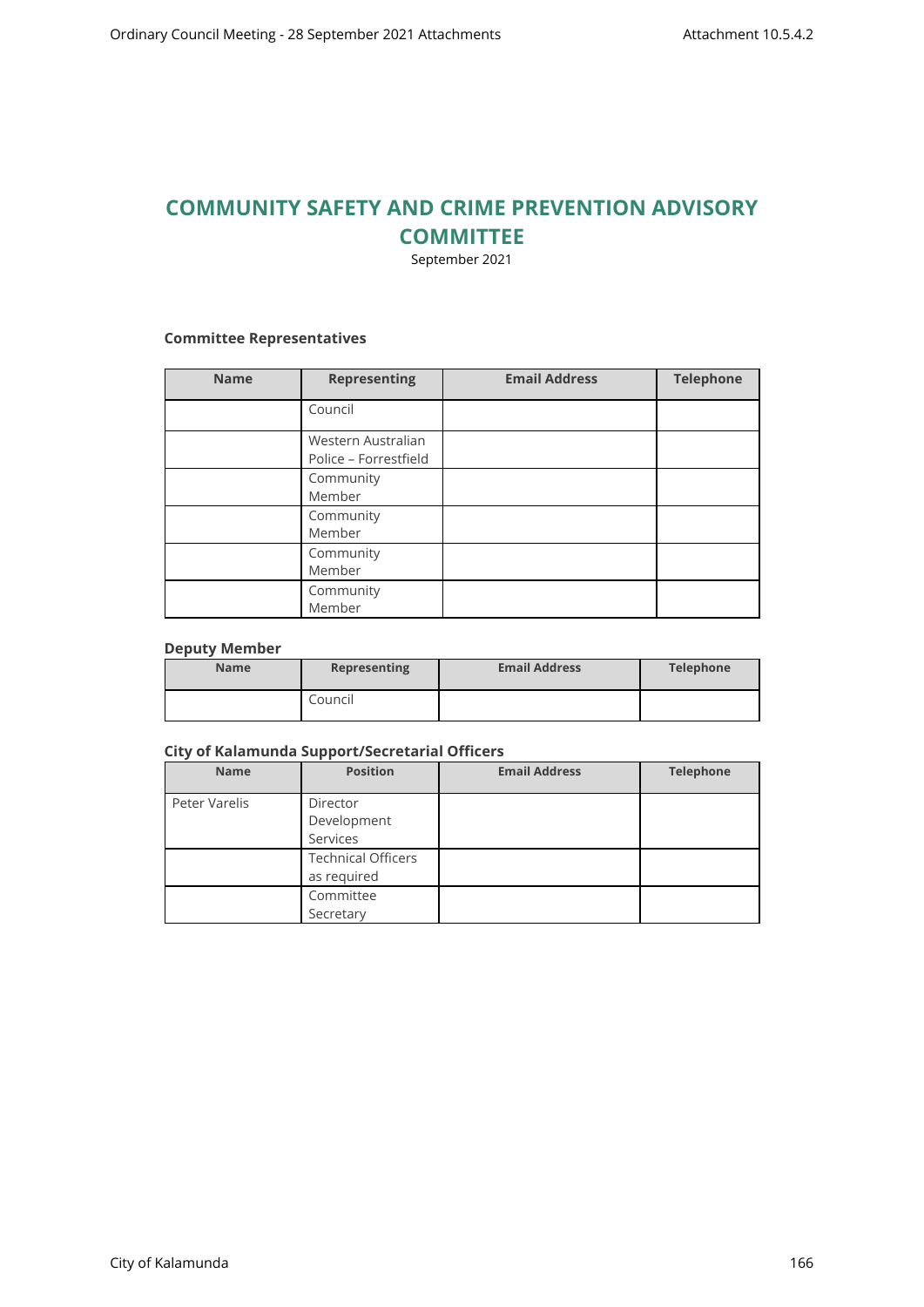# **COMMUNITY SAFETY AND CRIME PREVENTION ADVISORY COMMITTEE**

Terms of Reference September 2021

# **1. Name**

# The name of the Committee shall be the *Community Safety and Crime Prevention Advisory Committee (CSCPAC).*

# **2. Purpose**

To provide advice to Council on strategic and/or policy development to guide initiatives to enhance community safety and reduce antisocial behaviour within the City.

# **3. Objectives**

To:

- a. Consider issues relevant to the implementation of the Community Safety and Crime Prevention (CSCP) Plan.
- b. provide advice and recommendations to Council, based on local community safety and crime prevention needs.
- c. Liaise and consult with relevant agencies, individuals and community groups that will assist in the implementation of the CSCP Plan.
- d. Monitor and review the strategies and actions adopted as part of the CSCP Plan.

# **4. Councils Strategic Alignment**

*Kalamunda Advancing Strategic Community Plan to 2027*  OBJECTIVE 1.2 - To provide safe and healthy environments for community to enjoy.

# **5. Membership**

# **a) Qualification to be a Member**

Appropriate skills, knowledge and interest in community safety and crime prevention.

# **b) No. of Members**

A total membership of up to 7 full members comprising: -

- i. One member of WA Police Service (Forrestfield).
- ii. Four community representatives, one from each ward where possible.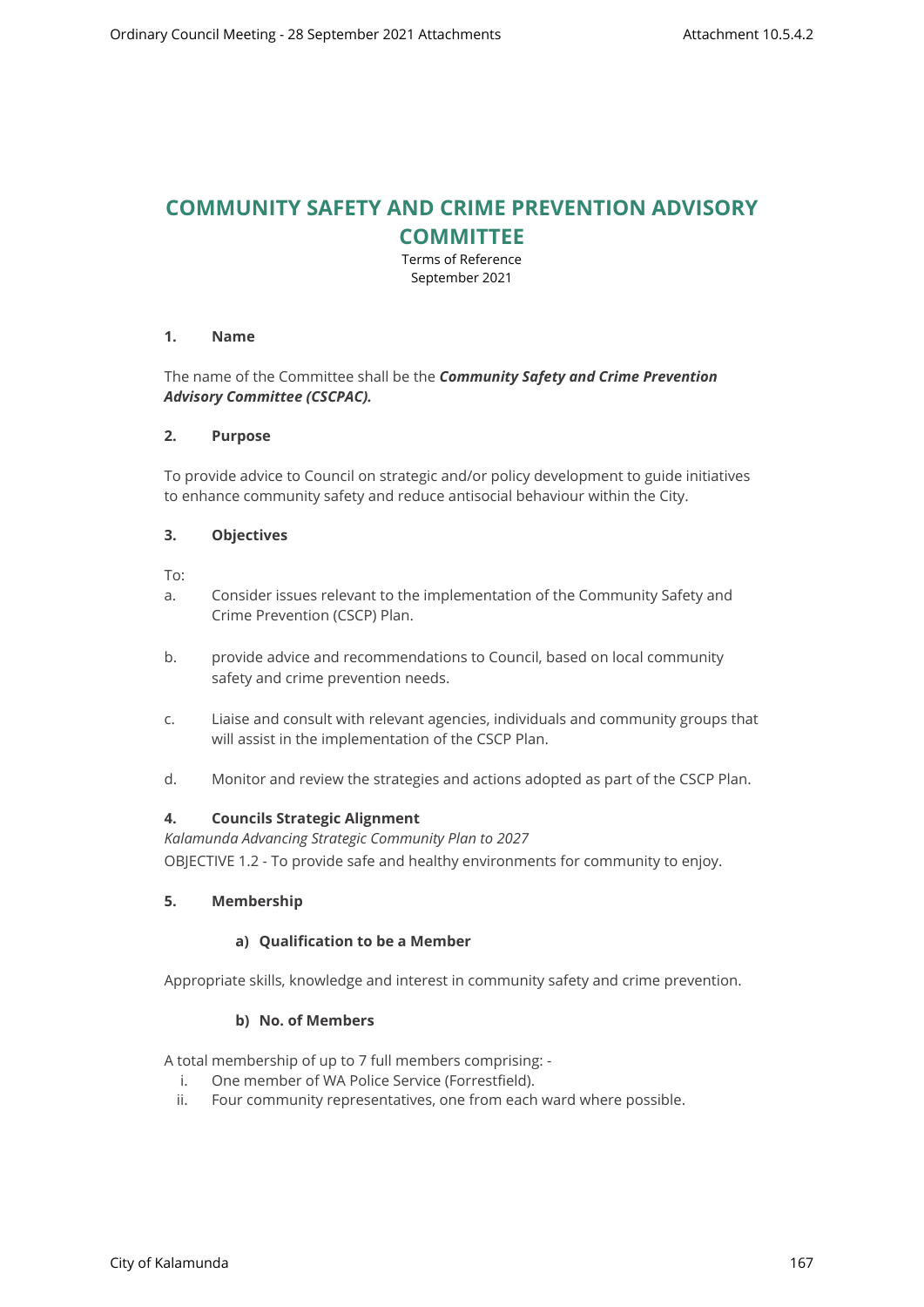iii. One Councillors.

Council may appoint proxy Councillors to the Committee.

# **c) Deputy Members**

Each committee shall have an appointed Deputy Councillors who is to attend meetings in the absence of the appointed Councillor.

# **d) Term of Appointment**

Appointment is for up to two years and reviewed and members are eligible for reappointment, following each council ordinary election.

Members may be eligible for reappointment at the end of their tenure.

# **e) Observers**

A request to attend a meeting as an observer will be approved at the discretion of the Presiding Member and the CEO.

Requests to attend as an observer should be provided to the CEO no less than two full working days prior to the meeting.

Observers:

- i. will not participate in the business of the committee.
- ii. will not be present when items of confidentiality are presented or discussed by the committee.

# **f) Resignation or Termination of Membership**

- i. Membership will be reviewed should a member miss three consecutive meetings without approved leave of absence and the Committee may choose to recommend to Council that the member is removed.
- ii. A committee member may resign from membership of the committee by giving the Chief Executive Officer or the committee's presiding member written notice of the resignation.

# **6. Election of Presiding Member and Deputy Presiding Member**

The election of the Presiding Member and Deputy Presiding Member will be conducted in accordance with the provisions of the *Local Government Act 1995*.

# **7. Meetings**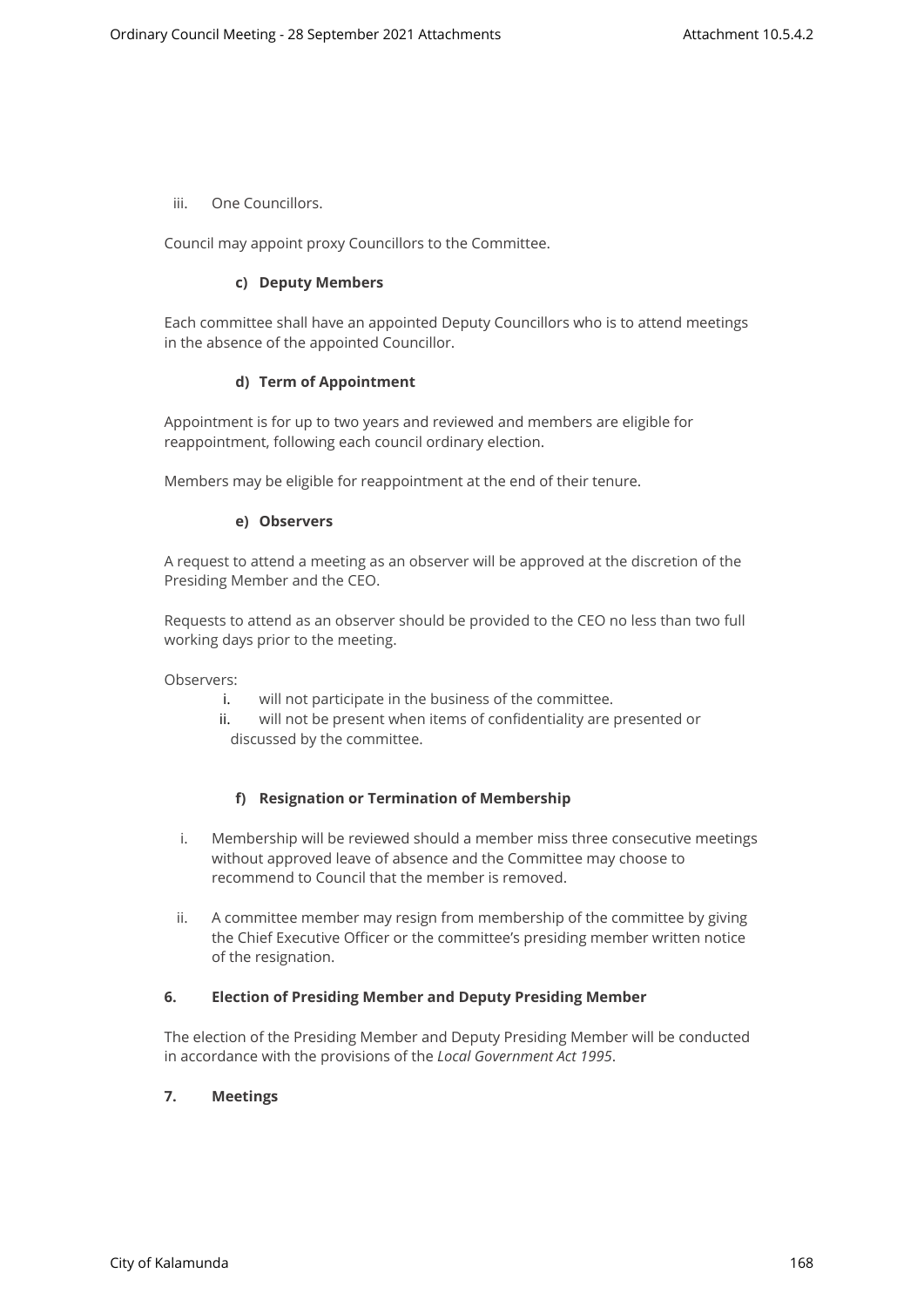#### **a. Conduct of Meetings**

All meetings will be conducted in accordance with the provisions of the *Local Government Act 1995* and the City's Standing Orders Local Law and the City of Kalamunda Code of Conduct.

# **b. Inductions**

All Members will be required to attend an induction which will be held prior to the first meeting of a committee following a Council election.

#### **c. Scheduling of Ordinary Meetings**

The Committee shall meet at least quarterly and can increase the frequency of meetings if required and in consultation with the city to ensure resources are available. Meetings should be held on a regular date and time to be determined by the committee.

#### **d. Special or Extra Meetings and Working Groups**

A Special or extra meeting can be called by: -

- i. A majority decision of the Committee
- ii. The presiding member of the Committee
- iii. By at least 1/3<sup>rd</sup> of the members of the committee

A Committee may also choose to form working groups from its membership or to second others with specific skills for undertaking specific tasks required by the Committee.

# **e. Quorum**

A quorum shall consist of at least one half of the appointed members.

# **f. Disclosure of Interests**

All Committee Members are required to disclose any financial, proximity or impartiality interests they may have in any matter to be discussed at the meeting.

# **g. Voting**

Each appointed member present shall have one (1) vote. In the event of a tied vote, the Presiding Member is to cast a second vote.

City of Kalamunda Officers supporting the Committee do not have voting rights.